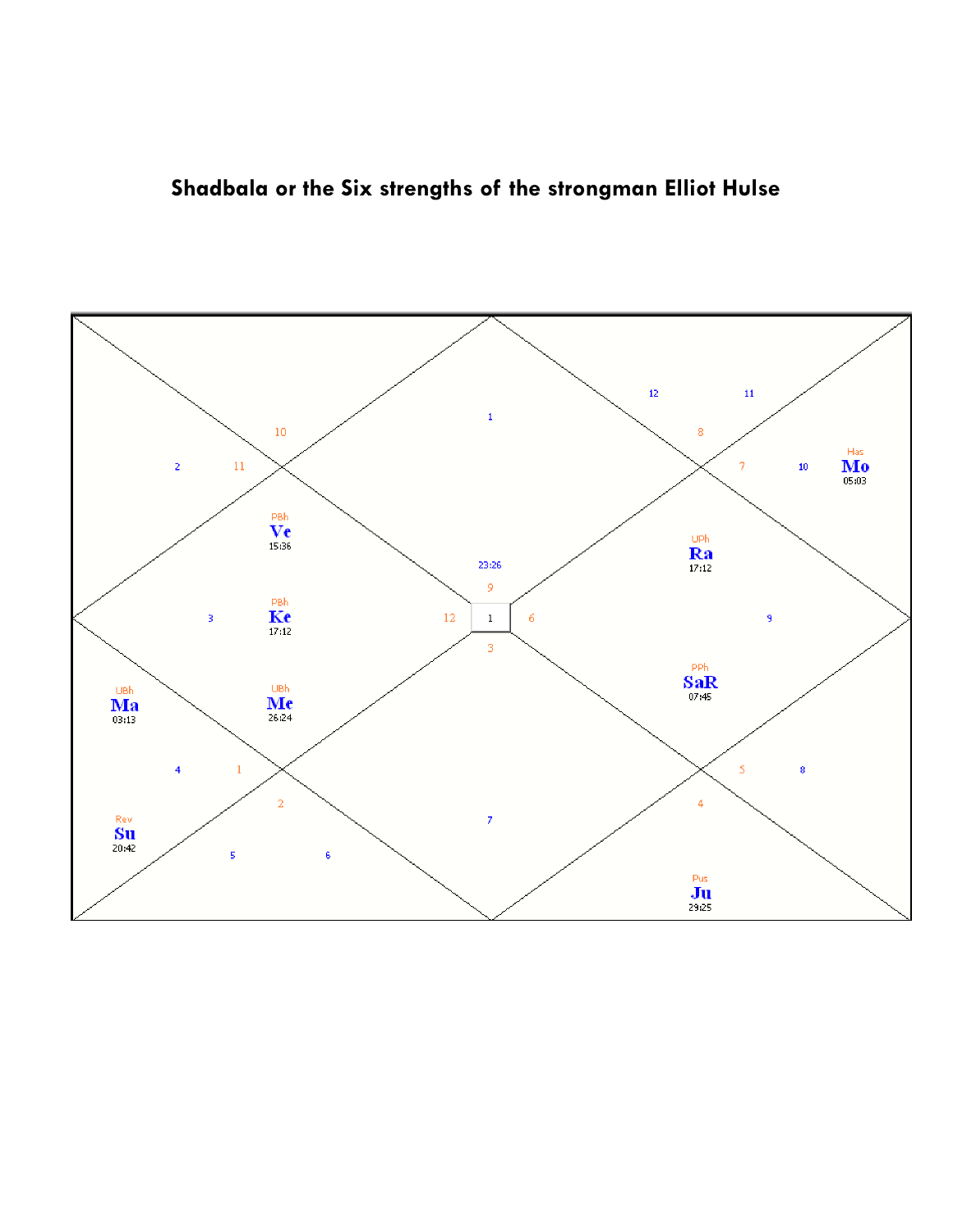| Shad Bala<br>$\mathbf{x}$ |                  |                      |                  |                  |                  |                  |                 |
|---------------------------|------------------|----------------------|------------------|------------------|------------------|------------------|-----------------|
|                           | $S_{\mathbf{u}}$ | Mo                   | Ma               | Me               | Ju               | Ve               | Sa              |
| <b>Sthana Bala</b>        | 266.4            | 129.3                | 363.3            | 68.8             | 228.9            | 154.2            | 132.9           |
| Uccha Bala                | 56.43            | 9.31                 | 38.26            | 3.81             | 51.86            | 56.20            | 45.92           |
| SaptaVarga Bala           | 120              | 45                   | 220              | 35.              | 147              | 53.              | $72-$           |
| Ojhayugma Bala            | 30               | 15                   | 30               | 15               | $\mathbf 0$      | 30               | $\mathbf{0}$    |
| Kendradi Bala             | 60               | $60\,$               | 60               | 15               | 30               | 15               | 15 <sub>1</sub> |
| Drekkana Bala             | $\mathbf 0$      | $\mathbf 0$          | 15               | $\boldsymbol{0}$ | $\bf{0}$         | $\mathbf{0}$     | 0               |
| Required Sthana           | 165              | 133                  | 96.              | 165              | 165              | 133              | 96.             |
| % of Required             | 161.5            | 97.2                 | 378.4            | 41.7             | 138.7            | 115.9            | 138.5           |
| Dig Bala                  | 1.71             | 3.14                 | 3.78             | 35.65            | 11.05            | 51.69            | 39.94           |
| Required Dig              | 35.              | 50                   | 30               | 35               | 35.              | 50               | 30              |
| % of Required             | 4.9              | 6.3                  | 12.6             | 101.9            | 31.6             | 103.4            | 133.1           |
| Kaala Bala                | 6.7              | 113.3                | 63.7             | 174.8            | 116.3            | 146.3            | 123.7           |
| Natormata Bala            | 1.43             | 58.52                | 58.52            | 60.00            | 1.48             | 1.48             | 58.52           |
| Paksha Bala               | 5.21             | 54.79                | 5.21             | 54.79            | 54.79            | 54.79            | 5.21            |
| Tribhaga Bala             | $\mathbf 0$      | $\bf{0}$             | $\bf{0}$         | $\pmb{0}$        | 60               | 60               | 0               |
| Varsha Bala               | $\bf 0$          | $\bf{0}$             | $\boldsymbol{0}$ | 15               | $\bf 0$          | $\mathbf 0$      | $\bf{0}$        |
| Masa Bala                 | $\mathbf 0$      | $\mathbf{0}$         | $\pmb{0}$        | $\boldsymbol{0}$ | $\mathbf 0$      | 30               | $\pmb{0}$       |
| Dina Bala                 | $\bf 0$          | $\bf{0}$             | $\boldsymbol{0}$ | 45               | $\boldsymbol{0}$ | $\boldsymbol{0}$ | $\bf{0}$        |
| Hora Bala                 | $\mathbf 0$      | $\mathbf 0$          | $\mathbf 0$      | $\pmb{0}$        | $\mathbf 0$      | $\mathbf 0$      | 60              |
| Required Kaala            | 112              | 100                  | 67.              | 112              | 112              | 100              | 67              |
| % of Required             | 6.0              | 113.3                | 95.1             | 156.1            | 103.8            | 146.3            | 184.7           |
| Ayana Bala                | 40.35            | 32.53                | 31.61            | 31.79            | 56.08            | 22.80            | 18.88           |
| Required Ayana            | 30               | 40                   | 20 <sub>1</sub>  | 30               | 30               | 40               | 20 <sub>1</sub> |
| % of Required             | 134.5            | 81.3                 | 158.1            | 106.0            | 186.9            | 57.0             | 94.4            |
| <b>Cheshta Bala</b>       | 40.35            | 54.79                | 7.72             | 41.89            | 34.47            | 22.71            | 46.10           |
| Required Cheshta          | 50               | 30                   | 40               | 50               | 50               | 30               | 40 <sub>1</sub> |
| % of Required             | 80.7             | 182.6                | 19.3             | 83.8             | 68.9             | 75.7             | 115.3           |
| Drig Bala                 | 32.1             | 66.7                 | 56.6             | 56.5             | 13.1             | 44.3             | 32.4            |
| Naisargika Bala           | 60               | 51.43                | 17.14            | 25.71            | 34.29            | 42.86            | 8.57            |
| +/- for Yuddha            | 0.0              | 0.0                  | 0.0              | 0.0              | 0.0              | 0.0              | 0.0             |
| <b>Shad Bala Total</b>    | 447.7            | 451.2                | 543.8            | 435.1            | 494.2            | 484.9            | 402.6           |
| Required                  | 390              | 360                  | 300              | 420              | 390              | 330              | 300             |
| $\%$ of Required          | 114.8            | 125.3                | 181.3            | 103.6            | 126.7            | 146.9            | 134.2           |
| Rupas                     | 7.46             | 7.52                 | 9.06             | 7.25             | 8.24             | 8.08             | 6.71            |
| <b>Relative Rank</b>      | 5                | $\blacktriangleleft$ | $\bf{l}$         | 6                | $\overline{2}$   | 3 <sub>1</sub>   | $7^{\circ}$     |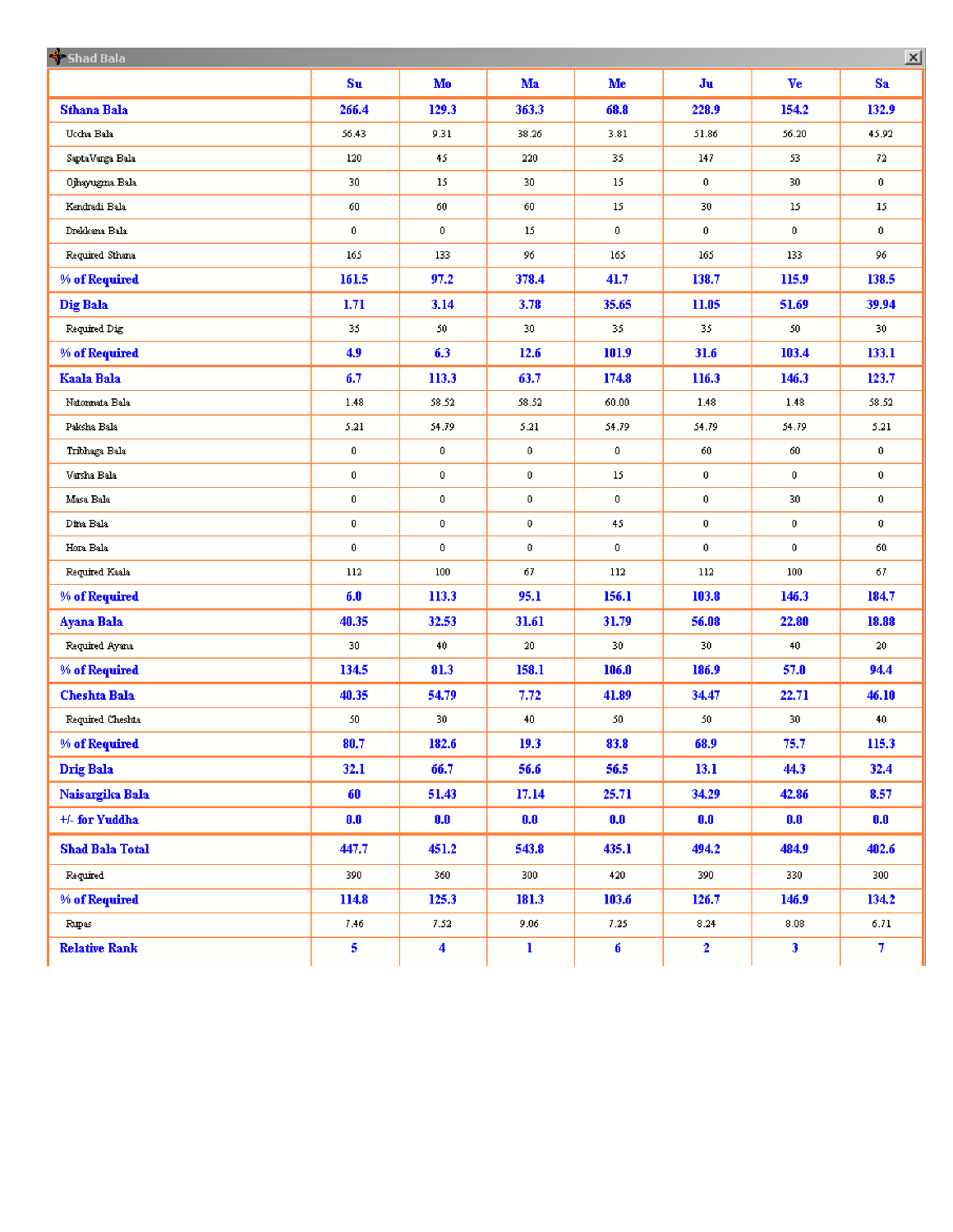Who is Elliot Hulse? The essay attempts to answer this question while simultaneously providing clarity in the processes involved in the application of the various astrological principles and techniques as taught over the past year or so at Asheville Vedic Astrology.

Tamasic in nature, it is motivated to solve problems and seek to resolve immediate threats, Mars; the Graha (seizer) under consideration for the purpose of this essay. Upward looking is his sight, thus, a leader and guide for the purpose of protection and upholding righteousness (Kshatriya). Krura or Cruel is his nature as it seeks to actively (Masculine in quality) engage and disarm the threat. Violence is not his way as often misunderstood, it is merely a means to an end. He rules over the Jnanendriya of Sight and thus acquires knowledge from colors, and Karmendriya of Feet which are responsible for Motion. Fire is his element as he uses discrimination, determination, and desire to destroy that which seems to be an obstacle.

Mars seeks to guard, guide, and govern all the matters that makes one believe that "they are". Safeguarding the interests of the individual consciousness, whether matter or mind, the elusive processes of Maya necessitate Mars to actively map meanings and thus, make Man more meticulous in his approach to the four goals of life: Dharma, Artha, Kama, Moksha.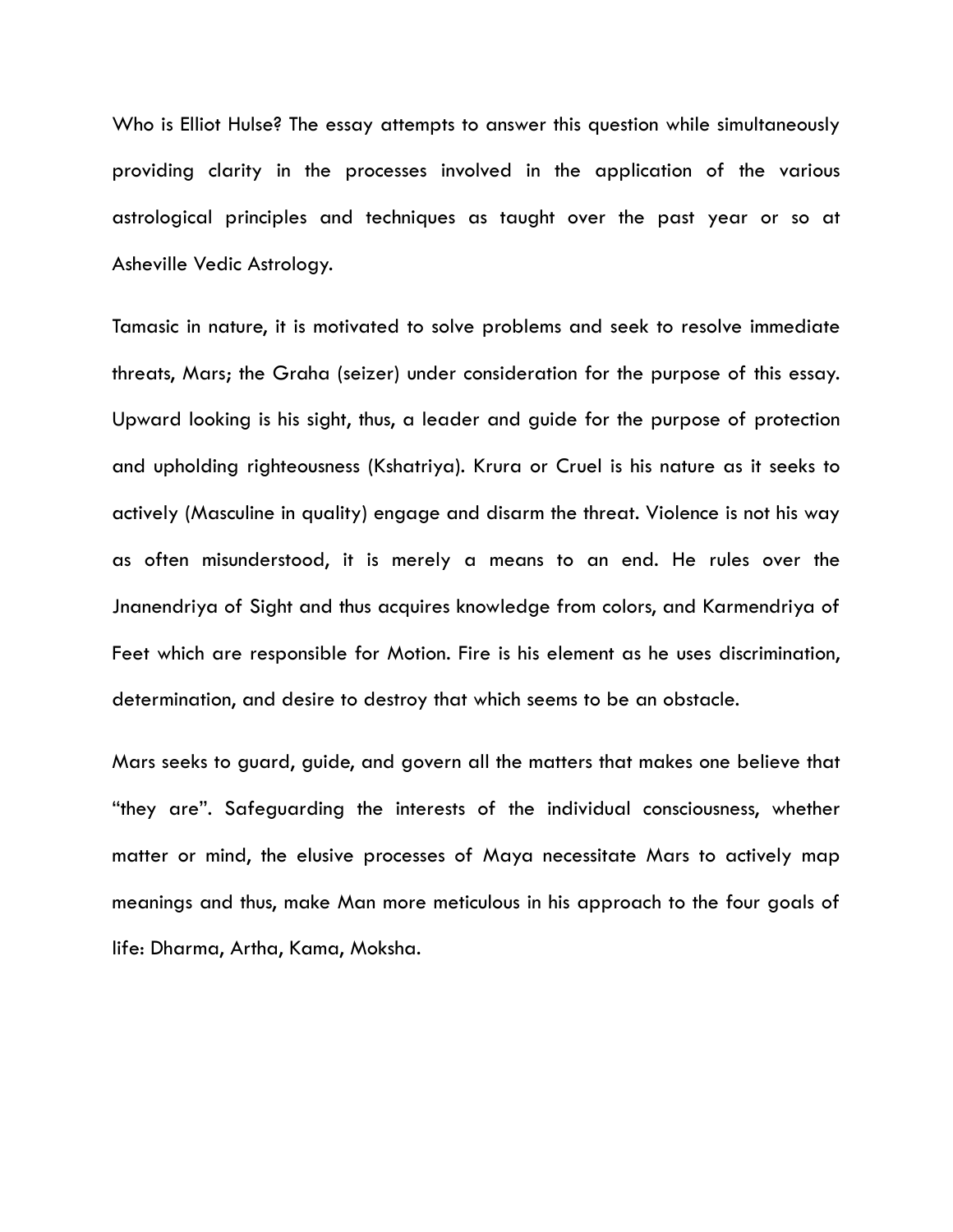We shall begin the Analysis from the Deha-Sthana, the place of the body, or the place from where we engage with the physical realm. Sagittarius Ascendant with the Ascendant lord, Jupiter, exalted in the 8th house in the sign of Cancer, the life path of the consciousness can be deciphered thereof. The 8th house of esoteric phenomenon, sudden disruptions, catabasis, and calamity with an exalted Jupiter, the planet of philosophy, religion, and other ethereal matters reveal that he has had numerous philosophical crisis caused by physical (lagna) and emotional (sign of cancer) injuries (8th bhava) that radically altered his lifepath numerous times. Rediscovering himself after spiritual, emotional, and physical turmoil caused Elliot to metamorphosize into numerous personas, gradually acquiring the wisdom that he now embodies. Jupiter is also the Atmakaraka (planet of the Self) and thus, a double significator of the prominence of Jupierian themes such as teaching and preaching.

Mars is in its own rasi Aries at 03:13 degrees, thus, in Dignity, it is Mulatrikona; in Jagradaadi Avathas, it is Jagrat or awake; in Balaadi Avasthas it is Bala.

Applying the Prosperity:Annihilation ratio we get 3:2.

Mulatrikona Mars is placed in the 5th house with an exalted Sun in the sign of Aries. The 5th place shows the "purvapunya" or past life merit, also referred to as "Raajgaddi" or the throne of the king, it is also the place that shows love, self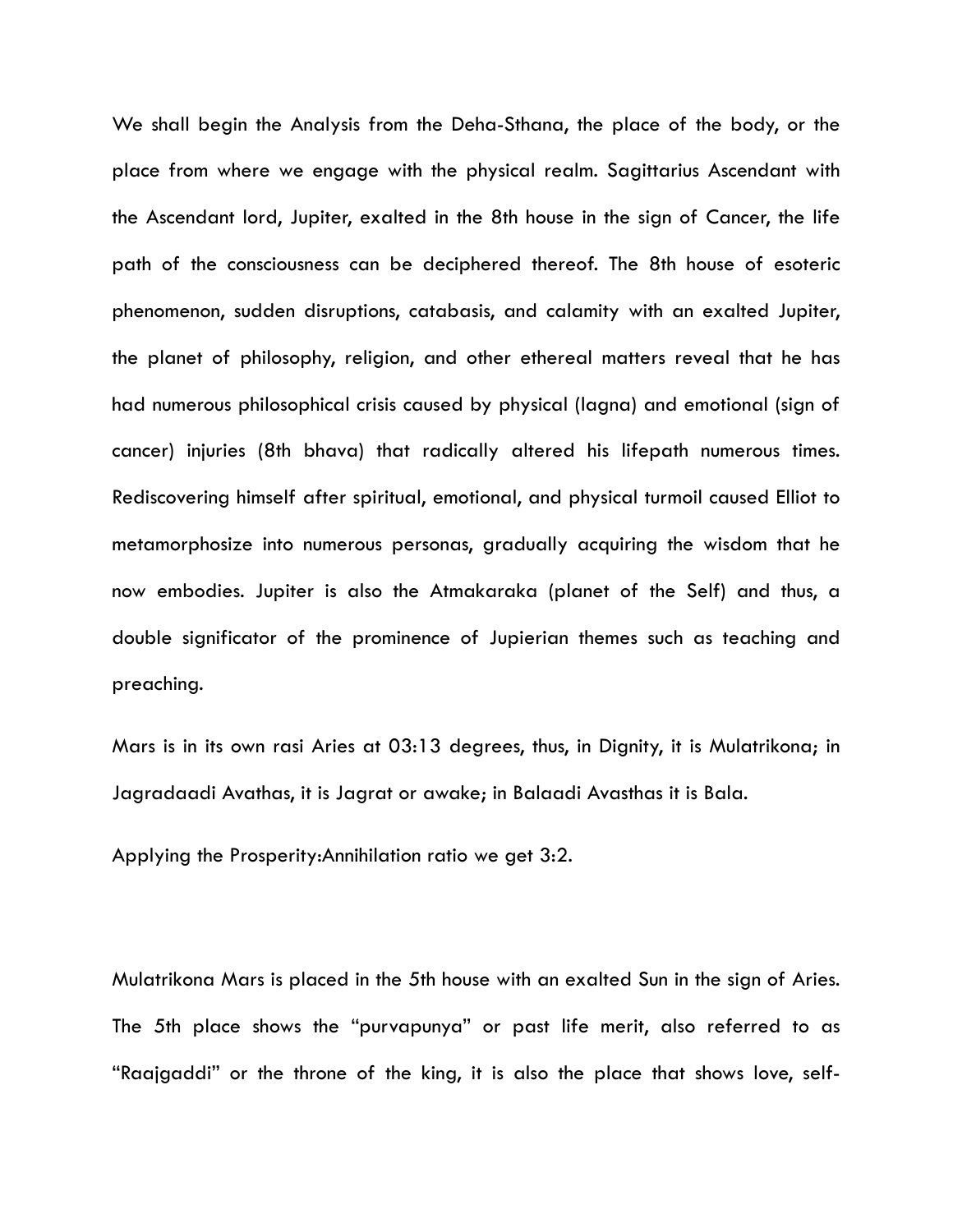expression, education, children. Elliot propounds the philosophy behind the King and Warrior archetype and how it is forgotten in the millennial man.

Sthana Bala: Mars is 378.4% of the minimum required points in Sthana Bala or Positional Strength. The innate stance physical and psychical that Elliot Hulse embodies is that of a warrior. To actively engage with obstacles and wrestle with them until a solution is found is evident from his tagline "be the strongest version of yourself". Self-improvement via discipline and training are Martian themes.

The extremely high Sthana Bala and the well-dignified and well-placed Mars reveals much about the inner and outer battles that he has fought and won to gain a position of authority in his field. If Mars did not have a good dignity then the method becomes the obstacle.

Note: Shadbala shows the inherent strength of a Graha, its beneficence or malevolence is ascertained through other indications such as Graha and rasi aspects, dignity, avasthas, etc.

The lord of the 12th house in the 5th house and 5th in the 5th house in a good dignity with 3:2 of Prosperity: Annihilation ratio, along with planetary aspects from Moon and Jupiter of 60 and 34 Virupas, respectively, shows expenses but not losses with respect to all the associated symbols with such a planetary placement; such as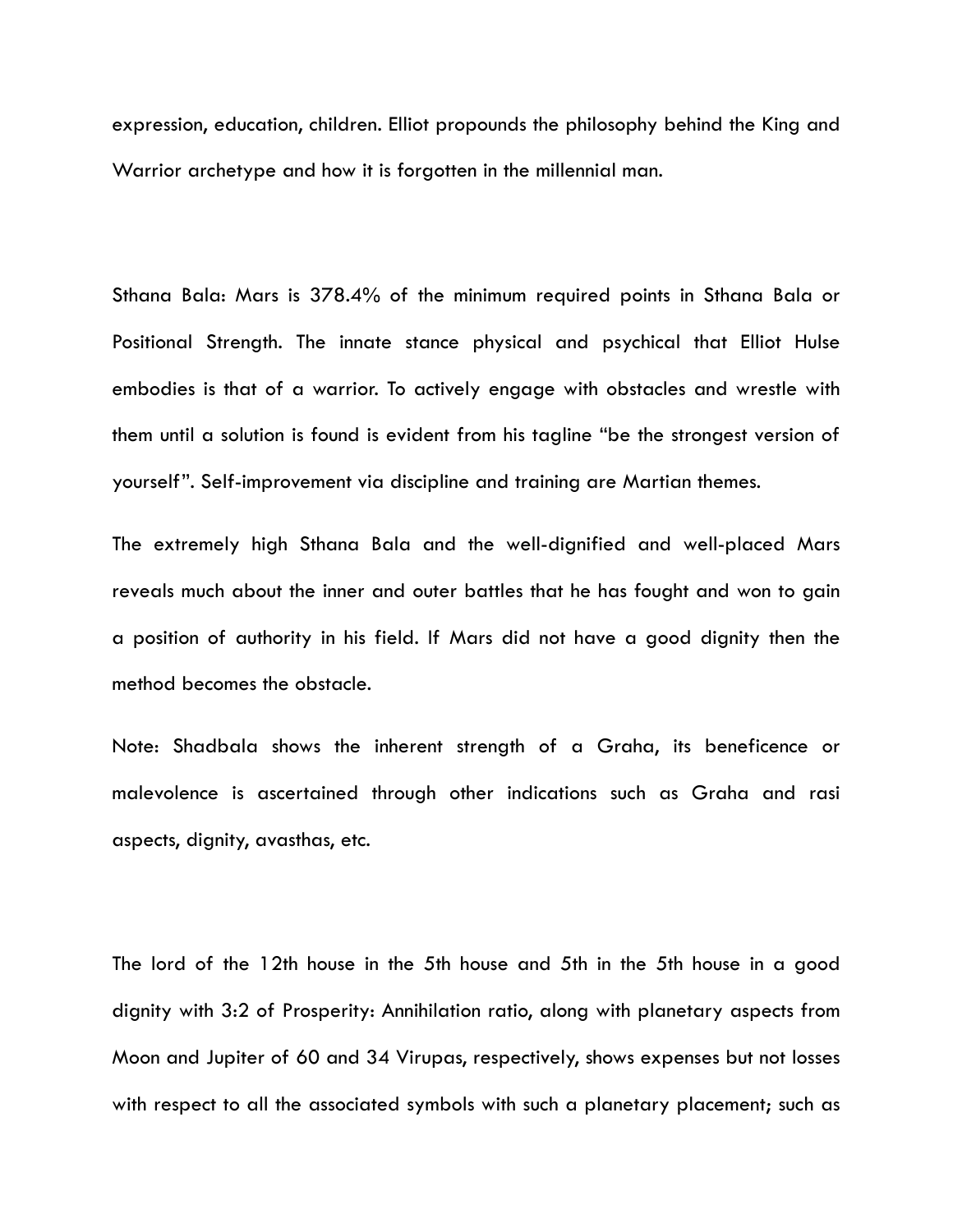Children, Education, Creative self-expression, love-life, etc. Logical analysis with a calm mind, retreating until the solution is found, is a Martian theme.

He has four children, and therefore, has had extreme expenses. Elliot has openly discussed the times when he had to work extensively in order to pay off a huge amount of debt and put food on the table (Refer to his videos on the Non-job revolution). The need to be a good Father (exalted Sun) drove his Mars to solve this problem through logical and directed efforts towards cultivating self-expression (This gave birth to his Youtube Channel a decade ago). The entrepreneurial side of Mars is always instigated by an urge to solve a problem.

Dig Bala: Mars has only 12.6% of the required Dig Bala or Directional Strength. This shows us that even though the Stance in life is that of a warrior it is not the warrior-ness of his being that gives him a direction; one could say he is not inherently a go-getter. It is Venus' 103.4%, Mercury's 101.9%, and most importantly Saturn's 133.1% of the minimum required points of Dig Bala that provide the direction. Saturn conjunct Rahu in the sign of Virgo in the 10th Bhava clarifies the perseverance, resilience, and the ability to move past structuralism is what has helped Elliot find fulfillment in work. Rahu gives a Shameful State or Lajjita Avastha to the planets it is conjunct with, and one tends to obsess over those things as a compensation mechanism, in this way, Rahu's way, we all learn that which we are embarrassed and humiliated as beginners; not knowing why and how to get it but still wanting it.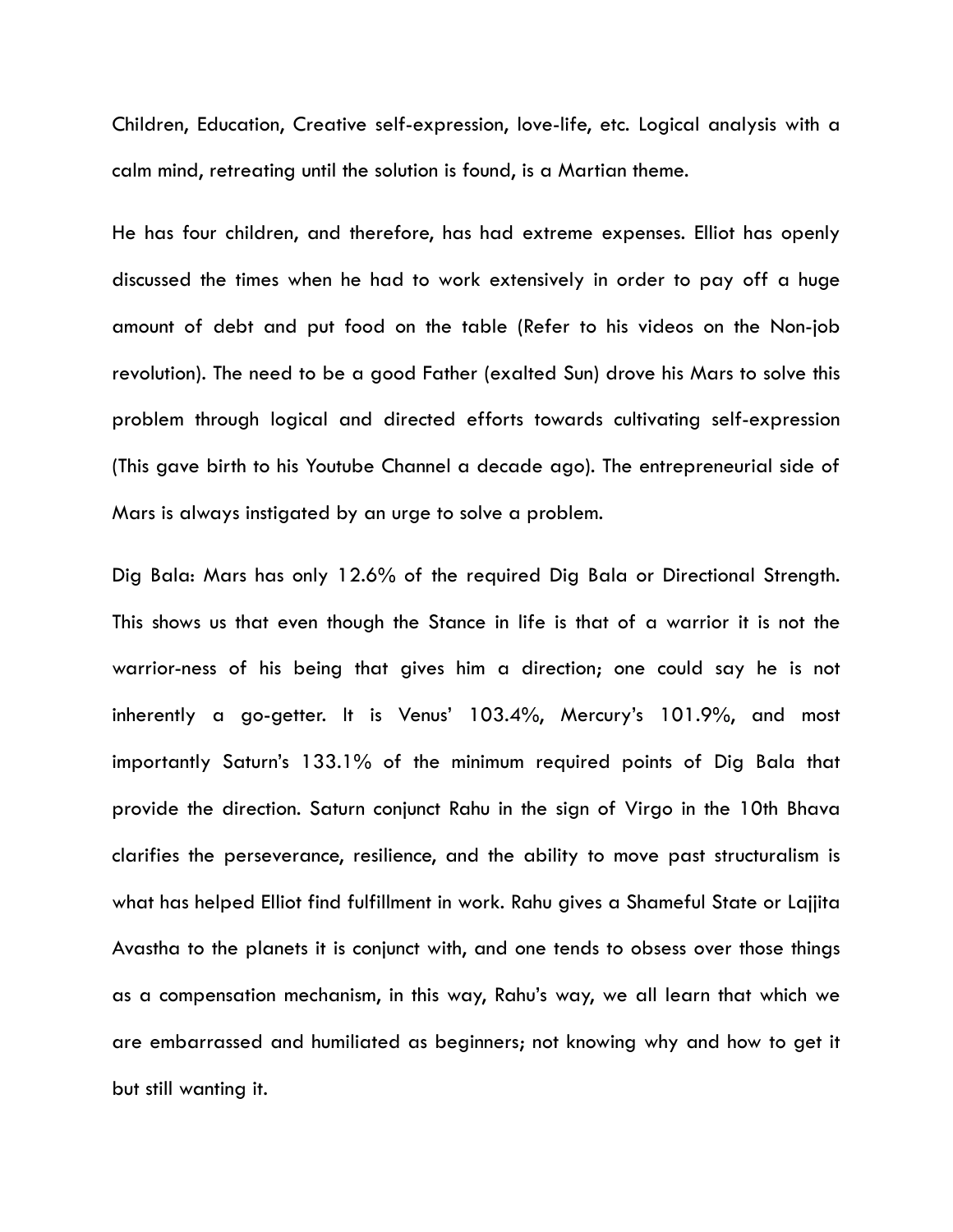Venus is "the most important planet" of Dig Bala as it is the planet that governs our ability to make choices by weighing the consequences, and life is often misdirected and over-complicated by poor choices causing more suffering than one is fated to encounter. A strong Dig Bala Venus shows Elliot's ability to properly value the worth of one's actions and thus, make better choices. Venus is the karaka of Wife and Elliot's long-standing marriage with a powerful woman such as Colleen is selfevident of its high Dig Bala.

Note: The strongest planet in a Sub-Bala of Shadbala in congruence with the placement of that planet in the birth chart reveals intricacies of a person's karmic make-up.

Kaala Bala: Saturn has the highest Kaala Bala or Time Strength. Kaala Bala shows the impact of a Graha's karmic agenda upon a consciousness through the cycles of time. Saturn is the planet of Psychology, Separation, and Self-Absorption. Saturn is placed in the 10th Bhava with the obsessive-compulsive Rahu in the problem-solution oriented sign of Virgo shows that during periods of Saturn-Rahu (1996-1999) and other times when Rahu and Saturn have activated the consciousness experienced depression, dearth, and deterioration in the matters of one's place in the world. Elliot has expressed concern surrounding these when he was in college as well as other times in his career.

Saturn is "the most important planet" in Kaala Bala, as he is the ruler of all the limitations of life and time being the ultimate limitation. One is deeply affected by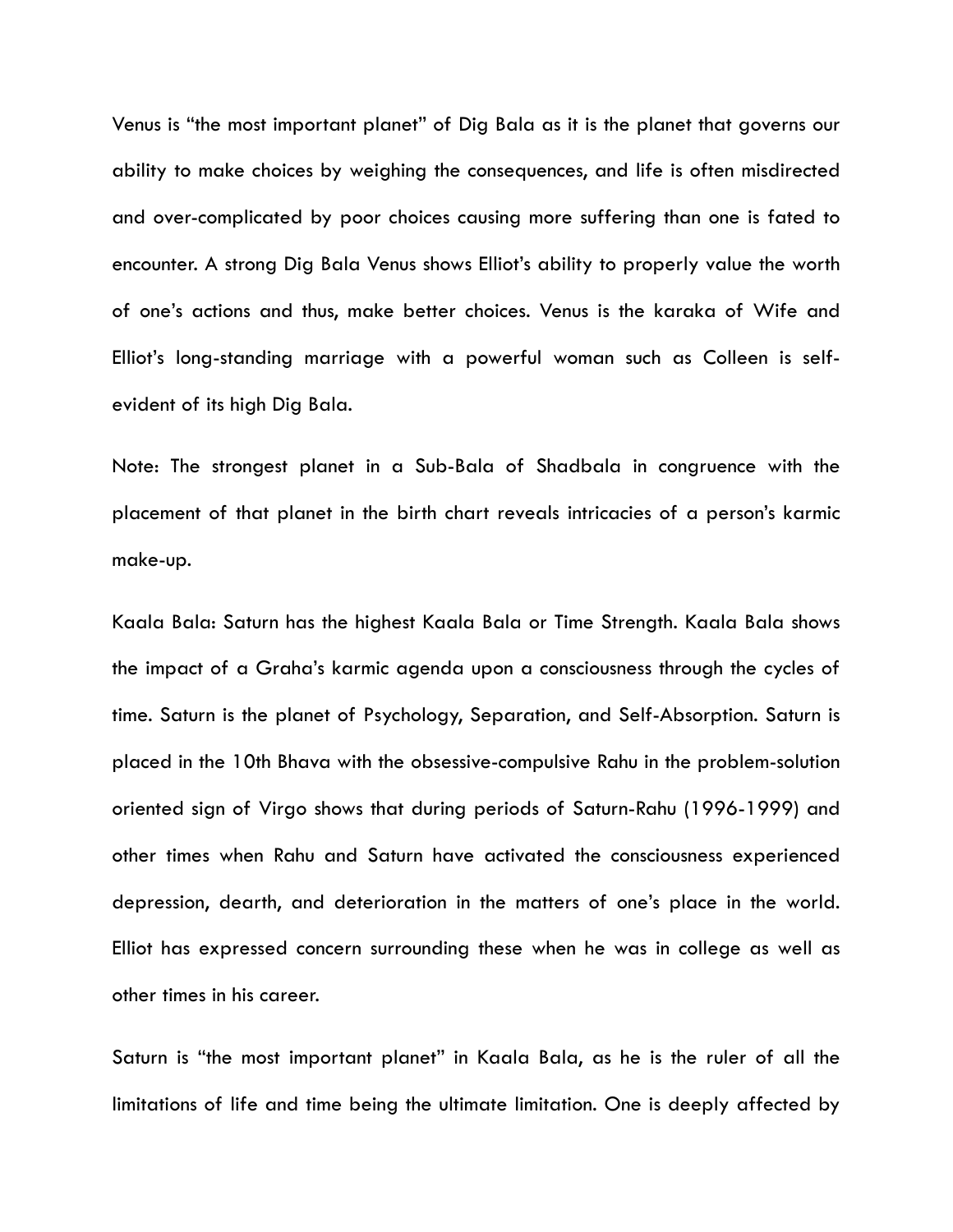Saturnian themes, 10th house for Elliot, and seeks to compensate to this limitedness by doing work that balms such a bruise (Virgo is the sign of healing).

Mars has 95.1% Kaala Bala which again shows that Children, Love, and Creative Self-expression have been the key themes that have driven him to go to war with himself and the world. Mars is the Karaka of Injuries and sudden accidents, Elliot has had two life-changing injuries; tearing his Achilles' tendon and his bicep. These injuries severely impacted his self-expression and path in life, and he began speaking about how "your wounds become the womb".

Sun-Mars conjunction gives Agitated Laajitaadi Avastha to Mars. Sun is the lord of the 9th house of beliefs and philosophies, and his children will definitely feel the radiance of righteousness that Elliot exuberates. This will put pressure on the children to know, do, and be right according to their father. There can be a conflict with the children due to this.

Ayana Bala: Sun, Jupiter, and Mars have 134.5%, 186.9%, and 158.1% of Ayana Bala or Conflict-resolution strength, respectively. Jupiter is the Atmakaraka, Exalted, Lagna lord, therefore, shows us that study of religion, faith, forgiveness, and philosophy is what leads to resolution of inner-battles and conflict most prominently. High Ayana Sun and Mars reveal that Sun's steadfastness, integrity, and selfsacrificial nature as well as Mars' ability to get its hands dirty when it needs to have also supported in conflict resolution. Mars is the Darakaraka or the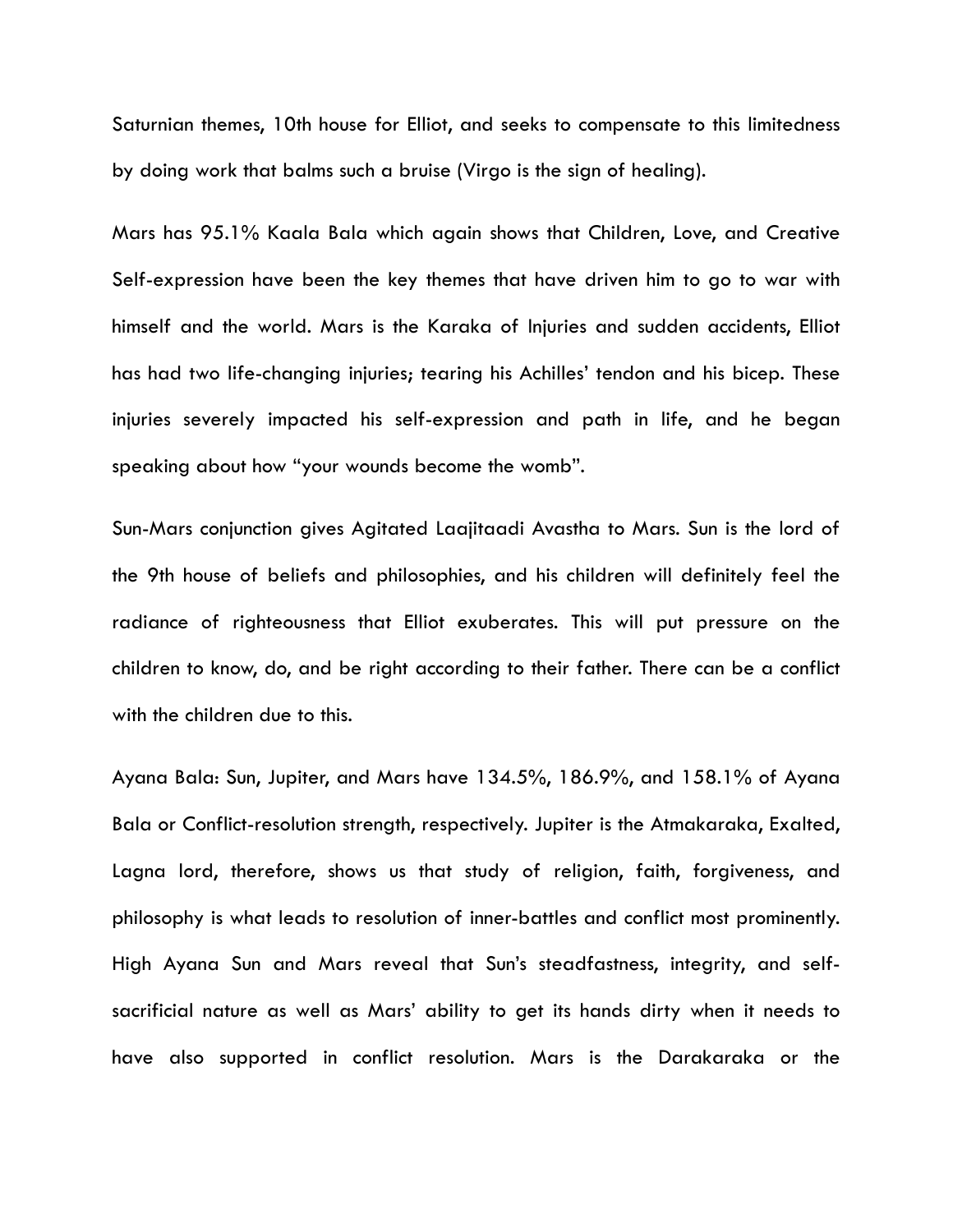Significator of the spouse, and Colleen Hulse is surely the woman behind Elliot's success.

Cheshta Bala: Mars has 19.3% Cheshtha Bala or Behavioral Strength while Moon has 182.6%. Cheshta Bala is the strength of a planet to express itself radiantly and naturally. Note: It is observed that famous personalities have a high Cheshta Moon.

Moon or Manas is the individual consciousness and its uniques expression. A high cheshta Moon individual expresses their ego prominently. Moon is also the planet that charms, asserts, and nourishes, and these qualities are prominent in Elliot's selfexpression. Moon is in the 11th house of group facilitation in the sign of Libra, which is a social rasi of associating with others. He facilitates huge gatherings of Men where he talks about masculinity and conduct group Dynamic OSHO meditations, bio-energetic therapies, etc. Moon is the 8th lord and the dispositor of Jupiter, therefore, the esoteric phenomenon to release locked up emotions becomes a driving factor in all achievements in his life (11th house).

Mars weak Cheshta Bala shows the need to develop Strength of character in the 5th house matters of love, children, and self-expression. These surely did not come naturally to him, and gradually through Martian discipline and focused attention, these have been cultivated. The emphasis on learning the "way of the men" and then feeling inspired to preach this message reveals the psychological dearth that has been gradually transformed into abundance through sheer effort. Moon's strong Chesta Bala helps nurture all that which the consciousness seeks to fulfill.